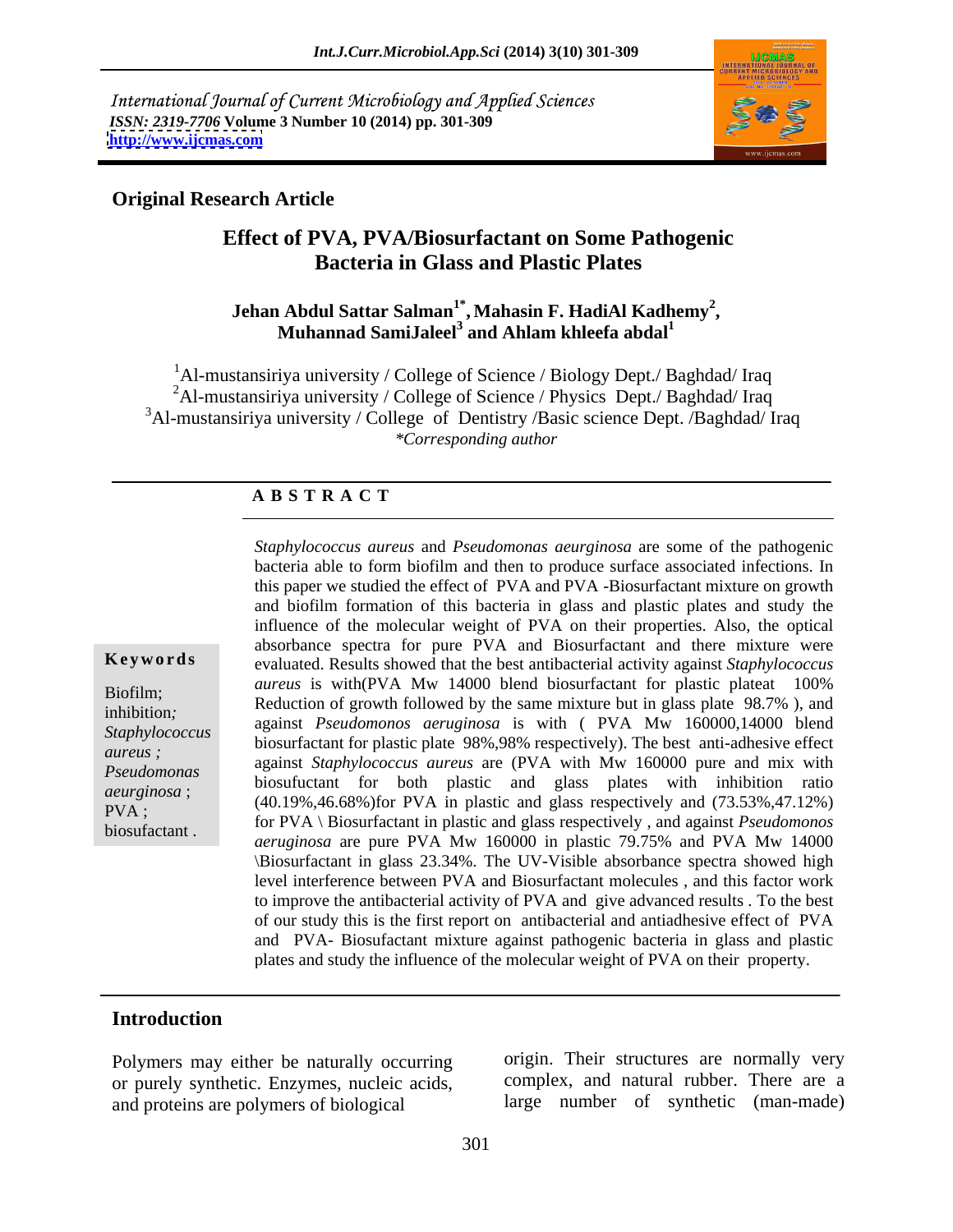polymers consisting of various families: fibers, elastomers, plastics, adhesives, etc. systemsliving tissues, indwelling medical Each family itself has subgroups (Ebewele devices and industrial/potable water ,2000). Polymer have a great potential in many important applications because of their ability to form intricate shapes and low effect of PVA and PVA-Biosufactant

Polyvinyl alcohol (PVA) isemulsifying and *aeurginosa* bacteria in glass and plastic adhesive properties. It is also resistant to oil, plates and study the influence of the grease and solvents. It is odorless , nontoxic, molecular weight of PVA on their property. fully degradable and dissolves quickly (Eliassaf ,1972). PVAis synthetic polymer, innocuous, non-carcinogenic and have good biocompatible properties. Because of its excellent film forming and highly hydrophilic water-soluble with outstanding Biosurfactant produced by locally chemical stability,it is useful in many applications such as controlled drug delivery from al-Qaralucy( Department of Biology \ systems, recycling of polymers and College of Science \ Al- Mustansiriya

Biosurfactantsare microbial produced. These HIMEDIA CO. India and DBH CHMICAL molecules have attracted considerable LTD POOLE ENGLAND) respectively. scientific attention due to lower toxicity,<br>higher biodegradability, activity at extremes PVA solution was prepared by blending 0.5g of temperature (Desai and Banat,1997).The of PVA with 10ml distilled water , stirred for ability to reduce surface tension is a major characteristic of surfactants. Surfactants are key ingredients used in detergents, Forming the (PVA Biosurfactant) films: shampoos, toothpaste, oil additives, and a number of other consumer and industrial (1:1) (vol:vol) before casting the mix in products (Anandaraj andThivakaran,2010). platesand let them dry for 24 hours.<br>Biofilm is defined as "a structured community of bacterial cells enclosed in a self-produced polymeric matrix adherent to **Biosurfactant films against pathogenic**  an inert or living surface." Biofilm- **bacteria** producing organisms are far more resistant to antimicrobial agents than organisms which Antibacterial effect of PVA films with a do not. Biofilms have great importance for molecular weight (14000 and 160000) public health because of their role in certain doned with biosurfactant were determined public health because of their role in certain doped with biosurfactant were determined infectious diseases and a variety of device against pathogenic bacteria *Staphylococcus* 

surfaces, including natural aquatic systemsliving tissues, indwelling devices and industrial/potable water systempiping ( Percival *et al.*,2011) .

unique properties, such as low density, The aim of this study is to investigate the manufacturing cost (Abdullah,2011) . mixture on growth and biofilms formation of effect of PVA and PVA-Biosufactant *Staphylococcus aureus* and *Pseudomonas* 

## **Materials and Methods**

### **PVA** -Biosurfactant films

packaging (Tripathi *et al.*,2009). University \ Baghdad\ Iraq ). PVA[-Biosurfactant produced by locally *Lactobacillus rhamnosus* isolate obtained  $CH_2CHOH-I_n$  Mw (160000,14000) from (

> PVA solution was prepared by blending 0.5g 3to 4 hours to ensure for fully dissolving.

> PVA with biosurfactant was mixed at ratio platesand let them dry for 24 hours .

# **Antibacterial effect of PVA, PVA\ bacteria**

related infections (Gurung *et al*,2013). *aureus* and *Pseudomonas aeurginosa* ( Biofilms may form on a wide variety of Biology/college of science / Al-Mustansiriya molecular weight (14000 and 160000) obtained from Department of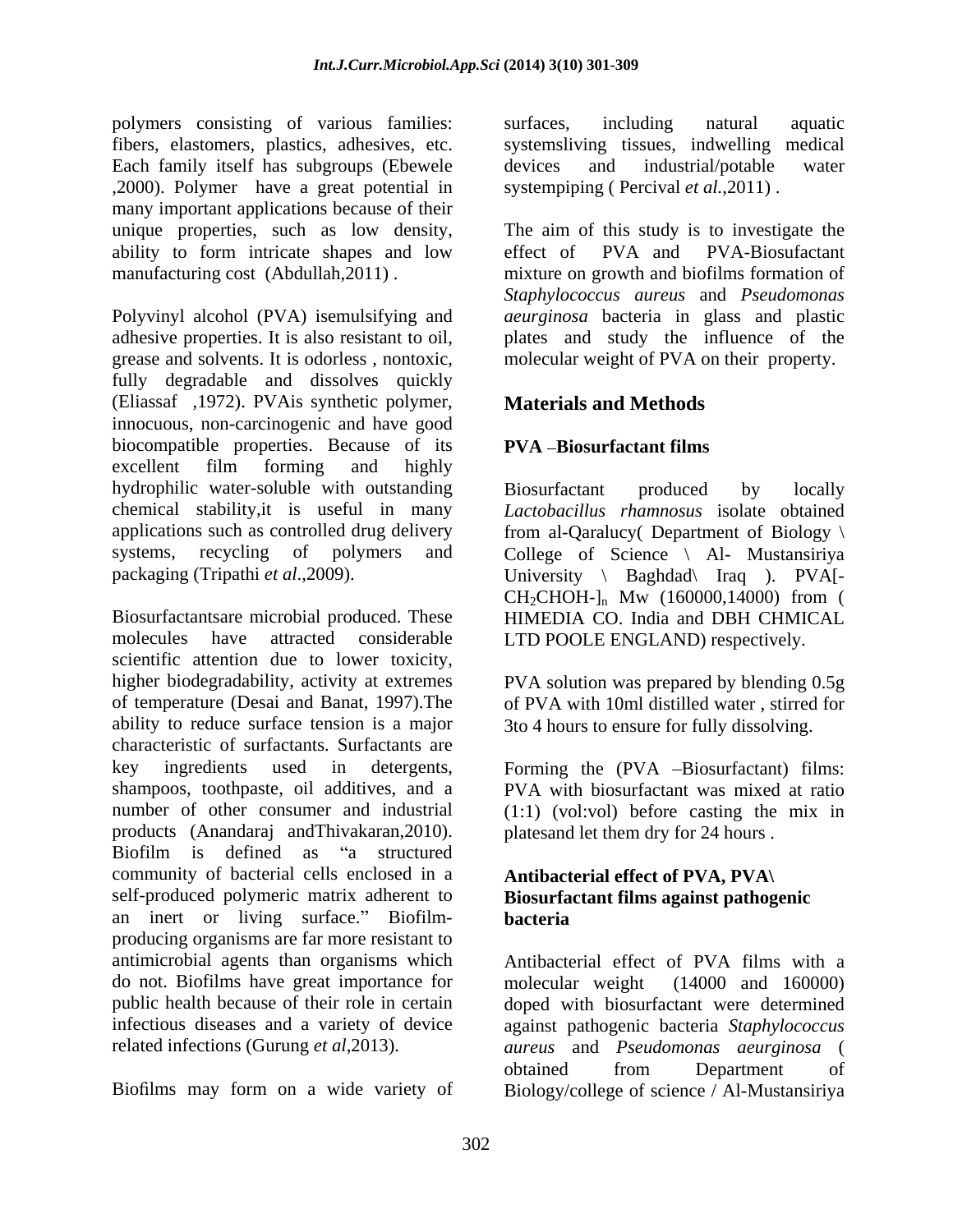University /Baghdad /Iraq ). PVA and PVA\Biosurfactant were coated on glass and plastic Petriplates, then dried for (24 hours ) . After drying the bacterial suspensions  $(10^8$  measured at 590 nm using cell/ml) are poured on to the film of glass spectrophotometer. The inhibition of top of the film, the control plates contained equation described by (Gudina *et al* .,2010). bacterial suspensions only without PVA and  $PVA\cdot B\text{iosurfactant films. All coated plates}$  % inhibition of adhesion =  $[1-(A/A_0)]x 100$ and control were incubated at  $37^{\circ}$ c for 24 h. Arepresents the absorbance of the plates After the incubation 1 ml of each dilution coated with PVA or PVA\Biosurfactant was taken and spreaded on nutrient agar (Hi- Media) and then incubated at  $37^{\circ}$ c for  $(24 \int_{0}^{0}$  for  $(24)$ c for  $(24 -$ 48) h. The colonies were counted and

bacterial colonies from control plates and B= the number of bacterial colonies from plates coated with PVA or  $PVA \setminus Biosurface$  Results and Discussion films

# **Anti-adhesive effect of PVA, PVA\ Biosurfactant films against pathogenic**

PVA\Biosurfactant films with a molecular weight of PVA (14000 and 160000) against pathogenic bacteria (the same bacteria that determined by precoating experiment that explained in the antibacterial effect. After the incubation for (24)h of coated and control removed by washing the plates three times with water, then drying at room temperature for 15 min. After drying crystal violet (1%) was added to the plates for 20 min. the stained attached bacterial cells were rinsed three times with distilled water, allowed to

 $\frac{8}{1000}$  moogured at  $500$  nm using and plastic plates and allowed to settle on the adhesion percentages were calculated as dry at room temperature for 15 min and extracted twice with 95% ethanol (Ali,2012 with modification ) and the absorbance was measured at 590 nm using spectrophotometer. The inhibition of

Ao the absorbance of the control plate

inhibition effect was evaluated and estimates the percentage bacterial adhesion calculated percent reduction of bacterial reduction in relation to the control plates, growth using the followingequation which were set at 0% to indicate the absence described as (Gosh *et al.*, 2010): of PVA, PVA\Biosurfactant and therefore of  $R(\%)=[(A-B)/A] \times 100$  negative percentage results indicate the  $R =$  the reduction rate,  $A =$  the number of the presence of PVA, PVA\Biosurfactant in This method of anti-adhesion assay its anti-adhesion properties. In contrast, negative percentage results indicate the percentage increase in microbial adhesion at relation to the control.

# **Results and Discussion**

**bacteria** The objective of this research was to study The anti-adhesive effect of PVA and PVA, PVA Biosurfactnat films on were used in the antibacterial effect) were films of polymer and polymer blend with plates, unattached bacterial cells were (gram positive and gram negative) in caseof The good biological characteristics of films (PVA \ Biosurfactnat) attributed to good effect of PVA and boisurfactant separately . and evaluate the antibacterial activity of pathogenic bacteria included *Pseudomonas aeruginosa* and *Staphylococcus aureus.* The process of implant bacteria in Plates contain biosurfactant for a different molecular weights of PVA 160000 g/mol and 14000 g/mol give good results to eliminate bacteria polymer alone ormix, also PVA / PVA biosurfactant mixture give a good result for inhibition of biofilm formation for those pathogenic bacteria which have the ability to form biofilms.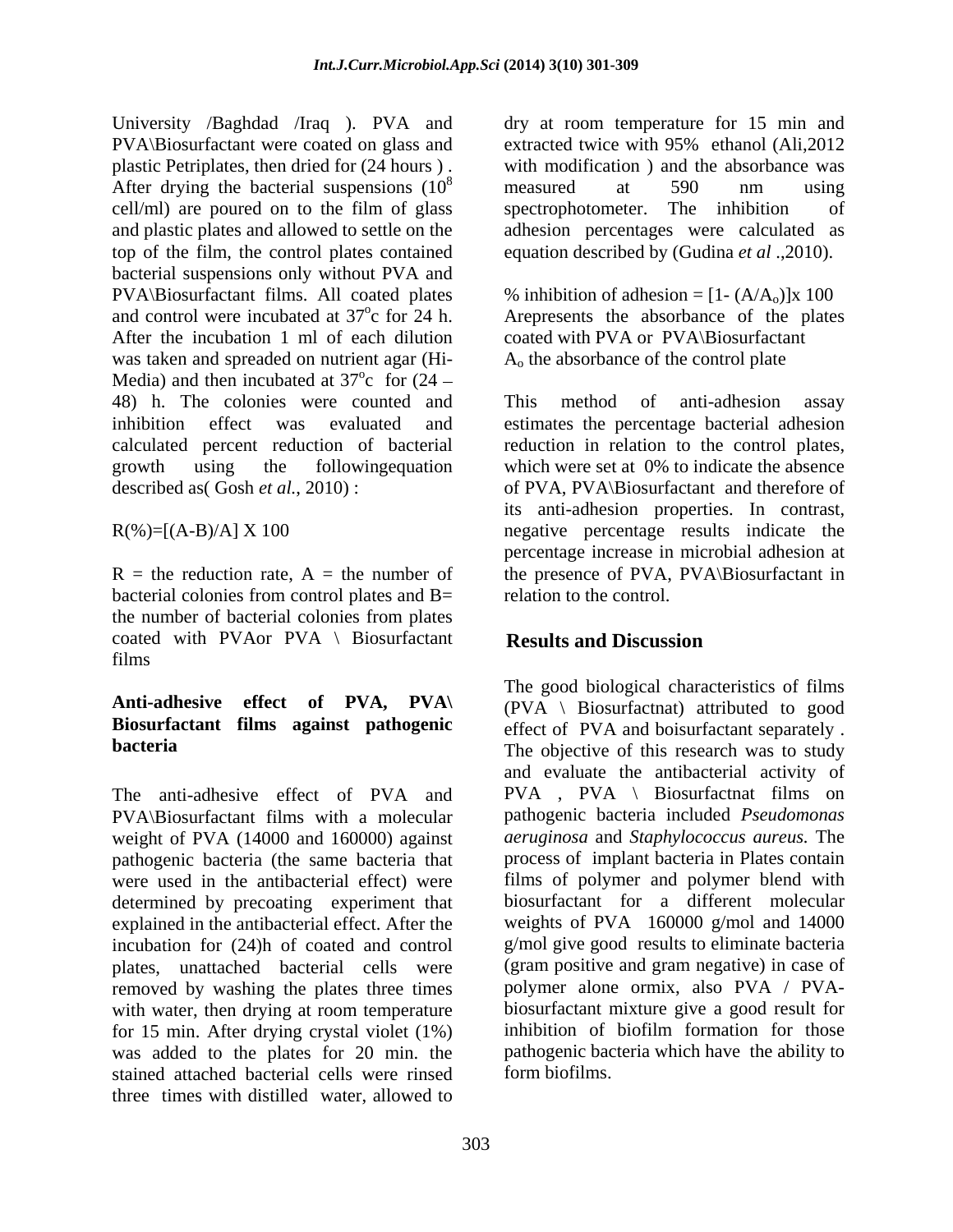The results showed that the best antibacterial While the absorption spectrum for mixture activity against *Staphylococcus aureus* is with PVA Mw 14000 blend biosurfactant peaks but only curve for decreasing for plastic plate 100% reduction of growth followed by 98.7% for glass plate (Table-1-) and against *Pseudomonas aeruginosa* is with PVA Mw [160000,14000] blend Mw. biosurfactant for plastic plate 98%(Table-2-) *Staphylococcus aureus* are (PVA with Mw 160000 pure and mix with biosurfuctant for both plastic and glass plateswith inhibition ratio(40.19%,46.68%)for PVA plastic and glass respectively and (73.53%,47.12%) for PVA \ Biosurfactant plastic and glass *Pseudomonas aeruginosa* are pure PVA Mw 160000 plastic 79.75%and PVA Mw 14000

The maximum wavelength of absorption and prevent bacteria to form biofilm spectrum of PVA polymer with two molecular weight is at 280nm, and this is matched with results obtained by Mahdy et Many authors study the effect of of absorbance are ( 0.9 , 0.01,0.4) appear at

Whereas the intensity of absorption antiadhesive properties against some spectrum of PVA increased with decreasing bacteria (Klebsiella pneumoniae,

The absorption spectrum of biological

solution (PVA and Biosurfactant) has no absorbance range from 490 to 665nm for higher molecular weight and shifted to lower wavelength 465 to 665nm with decreasing Mw.

While the best anti-adhesive effect against These results indicated that there is high respectively(Table -3-), and against bacteria. Because the cell wall is essential \Biosurfactant glass 23.34%, ( Table.4). inhibiting a step in the synthesis of UV-Visible absorption spectra for both PVA Khalaf-Alaa (2013). From our results it may with two molecular weights, Biosurfactant, be concluded that the PVA, Biosurfactant and mixture of these two materials are and their mixture effect on biofilm they shown in Figs.(1, and 2). could penetrate the surface of bacterial overlap between PVA and Biosurfactant molecules which improve antibacterial activity than each one separately. To explain what happen between bacteria and polymer; the antimicrobial activity of the compounds is related to cell wall structure of the to the survival of bacteria and some antibiotics are able to kill bacteria by peptidoglycan as mentioned by Hosny and Pyramidal wall so that they can disassemble and prevent bacteria to form biofilm consequently.

al., (2013) , Abdullah and Hussen ( 2011) biosurfactant and reach to there is a good and Rabee(2011) they also study the optical activity of biosurfactant against bacteria properties of PVA showed a peak intensity Aziz *et al.* (2014) , also al-Qaralucy(2014) (270, 280,280 nm) respectively . biosurfactant isolated from *Lactobacillus*  molecular weight of polymer; 0.204for *Burkholderia cepacia, Escherichia coli* and 160000 and increased to be 0.519 for lower *Staphylococcus aureus*), but this less Mw= 14000. percentage compared with that obtained in material Biosurfactant has wider peak with the main goal of biosurfactant is to modify maximum wavelength at 515nm with intensity 3.131, as shown in figs. (1 and 2). surface in order to reduce the force of Many authors study the effect of showed that the crude and partial purified *rhamnosus* had antibacterial, antibiofilm and antiadhesive properties against some bacteria *( Klebsiella pneumoniae,*  our studyafter blending biosurfactant with PVA. Rodrigues *et al*. (2006) showed that the physicochemical properties of the attraction between microorganisms and the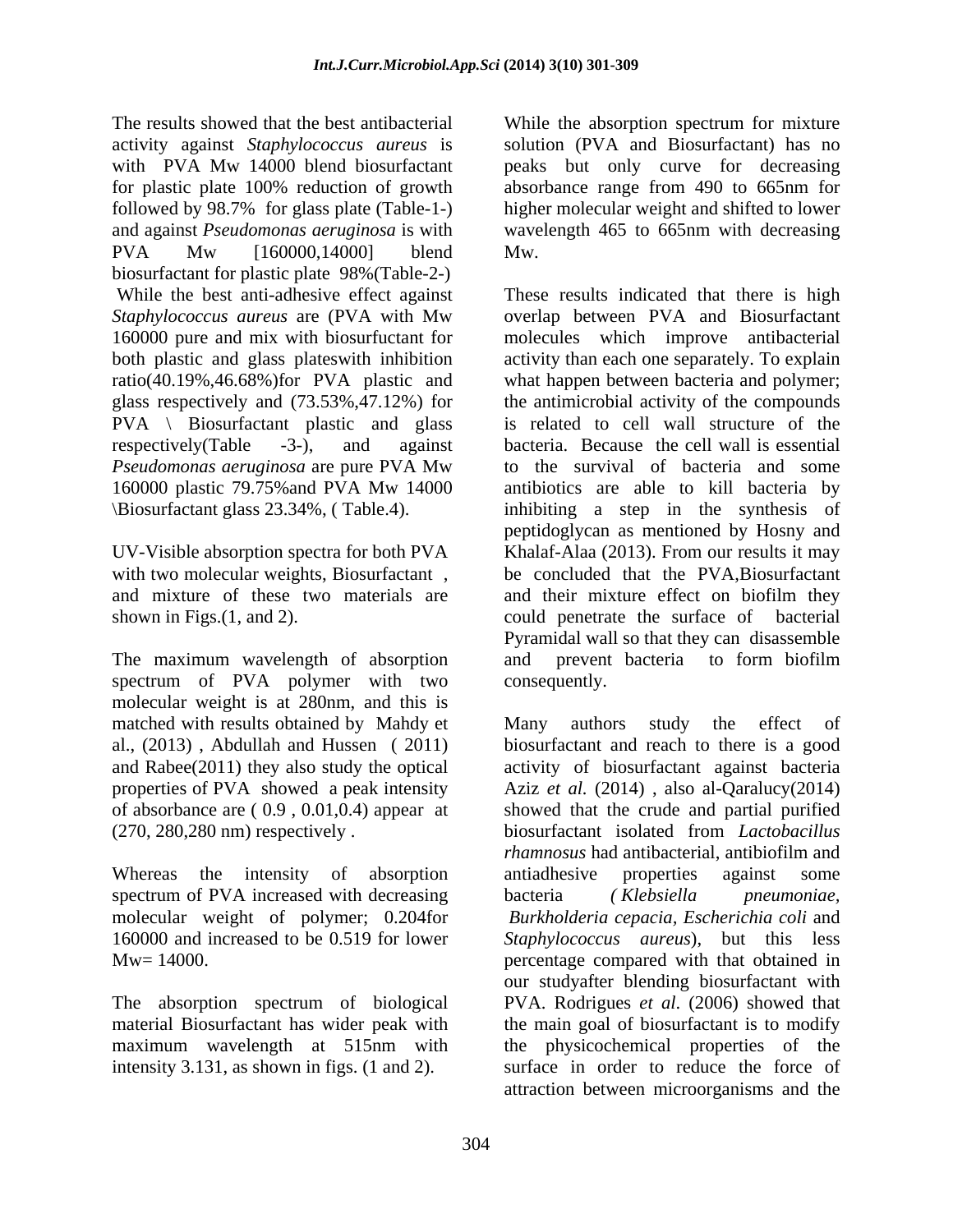surface of the biomaterial. Gudina *et al.* hydroxyapatite \ PVA. Hosny and Khalaf-<br>(2010) and Brozozowski *et al*.(2011) Alaa (2013) they screened the antimicrobial showed that the highest antiadhesive activities of PVA ligand and their metal percentages were obtained for chelates ions Cu(II), Ni(II), Co(II), and *Staphylococcus aureus*, *Staphylococcus*  Zn(II) using the disc diffusion method *epidermidis Streptococcus agalactiae* for a against the selected gram positive bacteria biosurfactant isolated from (Staphylococcus aureus and Bacillus *Lactobacillus paracasei*, and a low activity *subtillis*) and gram negative bacteria was observed for *Pseudomonas aeruginosa* and *Escherichia coli*. Salman *et al*. (2013) *aeruginosa*),The antibacterial activity results observed that the crude biosurfactant indicated that tested complexes were more isolated from *Streptococcus thermophilus* showed inhibitory effect against *Klebsiella* than the free PVA ligand. Tripathi et al. spp. and *Pseudomonas aeruginosa*. The antimicrobial activity of the crude antimicrobial coating consisting of chitosan biosurfactant isolated from *S. thermophilus* PVA is a viable alternative in shelf-life and *Lactococcus lactis* observed against *S.*  extension of minimally processed tomato *aureus* and *S. epidermidis* was which .Chitosan-PVA antimicrobial film may be a completely inhibited the growth of those promising material as a packaging film. bacteria with concentrations 100 mg/ ml Ryparova *et al.*( 2012) observed the (Rodrigues *et al.,* 2004). Another studies, antibacterial activity of PVA against biosurfactant isolated from *B.subtilis, Eschelichia coli* and the PVA membrane *B.licheniformis* and *Pseudomonas*  reduces bacteria reproduction. *aeruginosa* showed inhibition activity against gram positive and gram negative Abdelrazek *et al* (2012) study the optical bacteria (Gomaa 2012,Ghribi*et al*, 2012, properties of PVA , they showed a peak Lotfabad*et al*., 2013).Dhanalakshmi *et al*. (2011) and Yang *et al*.(2010) showed the gradually towards the higher wavelength side antimicrobial activity of nanocomposit of

hydroxyapatite \ PVA. Hosny and Khalaf- Alaa (2013) they screened the antimicrobial (*Staphylococcus aureus* and *Bacillus*  (*Escherichia coli* and *Pseudomonas* active against the selected types of bacteria than the free PVA ligand. Tripathi *et al.* (2009) showed that the use of an

absorbance appear at 210 nm shifts with increasing concentration of dopant.

| <b>TRETMENT</b> | <b>Mw of PVA</b> | <b>Type of plates</b> | $\fbox{\textbf{Reduction}}\\ \textbf{percentage}(\%)$ |
|-----------------|------------------|-----------------------|-------------------------------------------------------|
| <b>PVA</b>      | 160000           | plastic               | 84.68%                                                |
| <b>PVA</b>      | 160000           | Glass                 | 76.37%                                                |
| <b>PVA</b>      | 14000            | plastic               | 26.60%                                                |
| <b>PVA</b>      | 14000            | Glass                 | 87.50%                                                |
| $PVA + BIO$     | 160000           | plastic               | 82.88%                                                |
| $PVA + BIO$     | 160000           | Glass                 | 46.45%                                                |
| $PVA + BIO$     | 14000            | plastic               | 100.00%                                               |
| $PVA + BIO$     | 14000            | Glass                 | 98.70%                                                |

| Table.1<br>Antibacterial effect of PVA, PVA\Biosurfactant against S. aureus |  |
|-----------------------------------------------------------------------------|--|
| glass and plastic plates                                                    |  |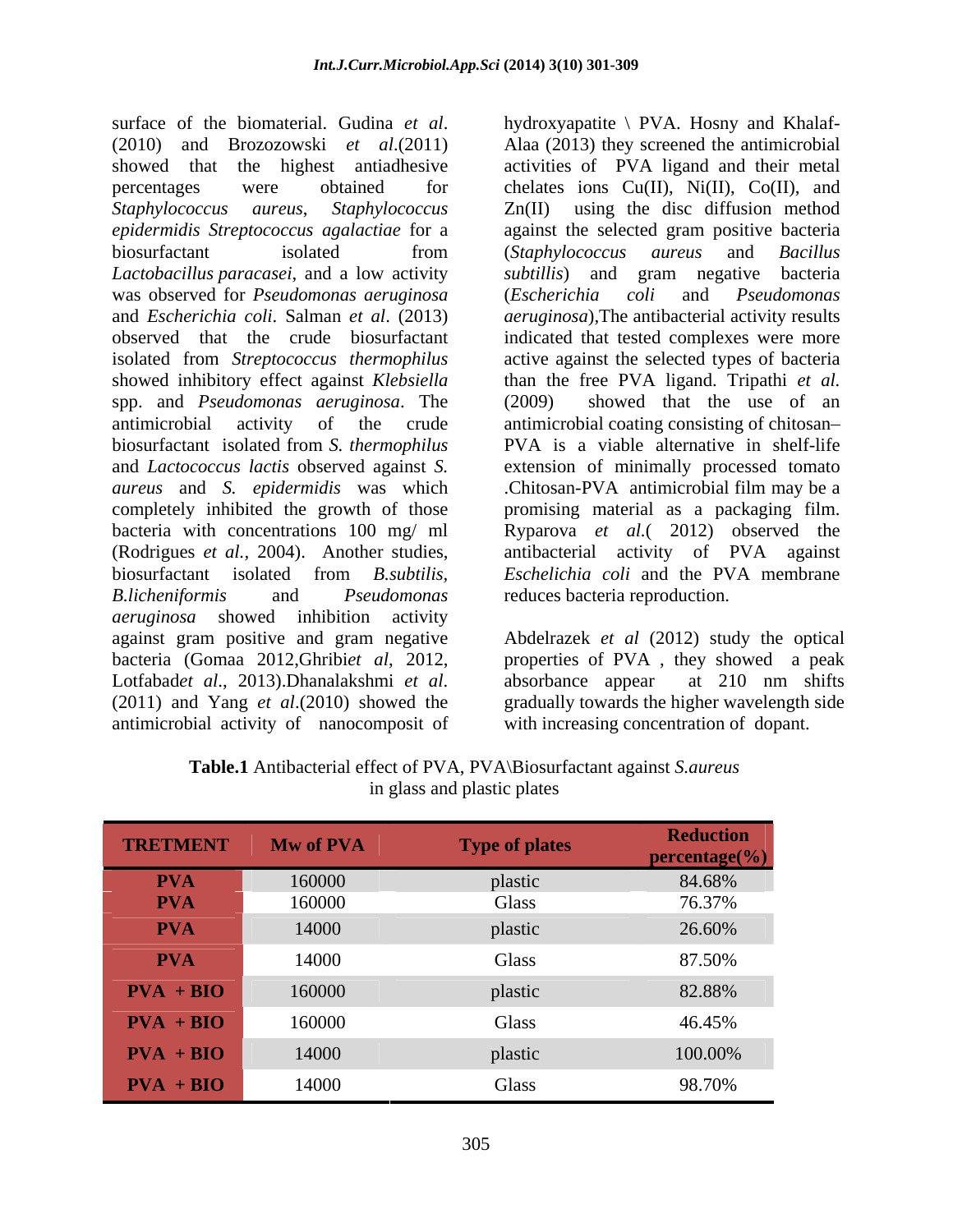| TRETMENT                                                                            | Mw of PVA | <b>Type of plates</b> | <b>Reduction</b><br>$\epsilon$ ercentage $\mathcal{C}_0$ |
|-------------------------------------------------------------------------------------|-----------|-----------------------|----------------------------------------------------------|
| <b>PVA</b>                                                                          | 160000    |                       | 86.20%                                                   |
| <b>PVA</b>                                                                          | 160000    | Glass                 | 58.57%<br>42.85%                                         |
| <b>PVA</b>                                                                          | 14000     | plastic               |                                                          |
| <b>PVA</b>                                                                          | 14000     | Glass                 | 57.10%                                                   |
|                                                                                     | 160000    | plastic               | 98.00%<br>97.70%                                         |
| $\begin{array}{r}\n\text{PVA} + \text{BIO} \\ \text{PVA} + \text{BIO}\n\end{array}$ | 160000    | Glass                 |                                                          |
| $PVA + BIO$                                                                         | 14000     | plastic               | 98.00%                                                   |
| $PVA + BIO$                                                                         | 14000     | Glass                 | 87.14%                                                   |

### **Table.2** Antibacterial effect of PVA, PVA\Biosurfactant against *P. aeruginosa*  in glass and plastic plates

**Table.3** Anti-adhesive effect of PVA, PVA\Biosurfactant against *S.aureus*

| TRETMENT Mw of PVA |        | <b>Type of plates</b> | <b>Inhibition of</b><br>adhesive $\left(\frac{9}{0}\right)$ |
|--------------------|--------|-----------------------|-------------------------------------------------------------|
| <b>PVA</b>         | 160000 | plastic               | 40.19%                                                      |
| <b>PVA</b>         | 160000 | Glass                 | 46.68%                                                      |
| <b>PVA</b>         | 14000  | plastic               | $-243%$                                                     |
| <b>PVA</b>         | 14000  | Glass                 | $-222%$                                                     |
| $PVA + BIO$        | 160000 | plastic               | 73.53%                                                      |
| $PVA + BIO$        | 160000 | Glass                 | 47.12%                                                      |
| $PVA + BIO$        | 14000  | plastic               | $-195%$                                                     |
| $PVA + BIO$        | 14000  | Glass                 | $-73.30%$                                                   |

**Table.4** Anti-adhesive effect of PVA, PVA\Biosurfactant against *P. aeruginosa*

| <b>TRETMENT</b> | Mw of PVA | <b>Type of plates</b> | <b>Inhibition of</b><br>$l$ chesive $\left(\frac{9}{6}\right)$ |
|-----------------|-----------|-----------------------|----------------------------------------------------------------|
| <b>PVA</b>      | 160000    |                       | 79.75%                                                         |
| <b>PVA</b>      | 160000    | Glass                 | $-11.00\%$                                                     |
| <b>PVA</b>      | 14000     | plastic               | $-260.00\%$                                                    |
| <b>PVA</b>      | 14000     | Glass                 | $-2.00\%$                                                      |
| $PVA + BIO$     | 160000    | plastic               | $-14.60\%$                                                     |
| $PVA + BIO$     | 160000    | Glass                 | -389.90%                                                       |
| $PVA + BIO$     | 14000     | plastic               | $-300.00\%$                                                    |
| $PVA + BIO$     | 14000     | Glass                 | 23.34%                                                         |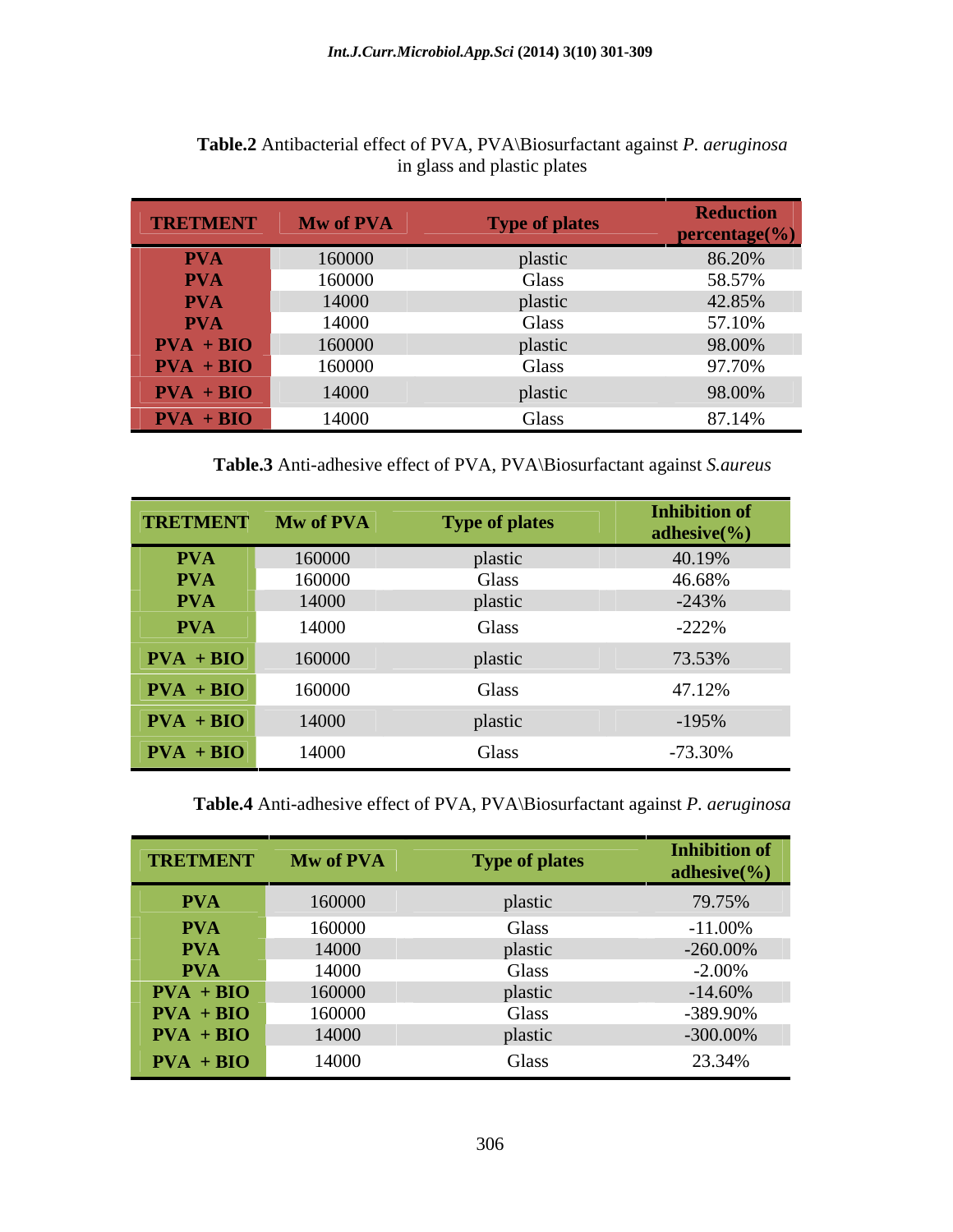**Fig.1** UV/VIS spectra of PVA(Mw 160,000),Biosurfactant and mixture of both .



**Fig.2** UV/VIS spectra of PVA(Mw 14,000), Biosurfactant and mixture of both



#### **Acknowledgements**

The authors thankfully acknowledges the biological department / College of Science Abdelrazek, E.M, Abdelghany, A.M. /AlmustansiriyaUniversity/ Baghdad/ Iraq, for their cooperationespecially the assistant and Physical Properties of of den for scientific affairs Asst.Pro.Dr. Muhammad Faraj . Research Journal of Pharmaceutical,

#### **References**

Abdelrazek, E.M. andTarabih, A.E. Characterization and Physical Properties of Silver/PVA nano- composite,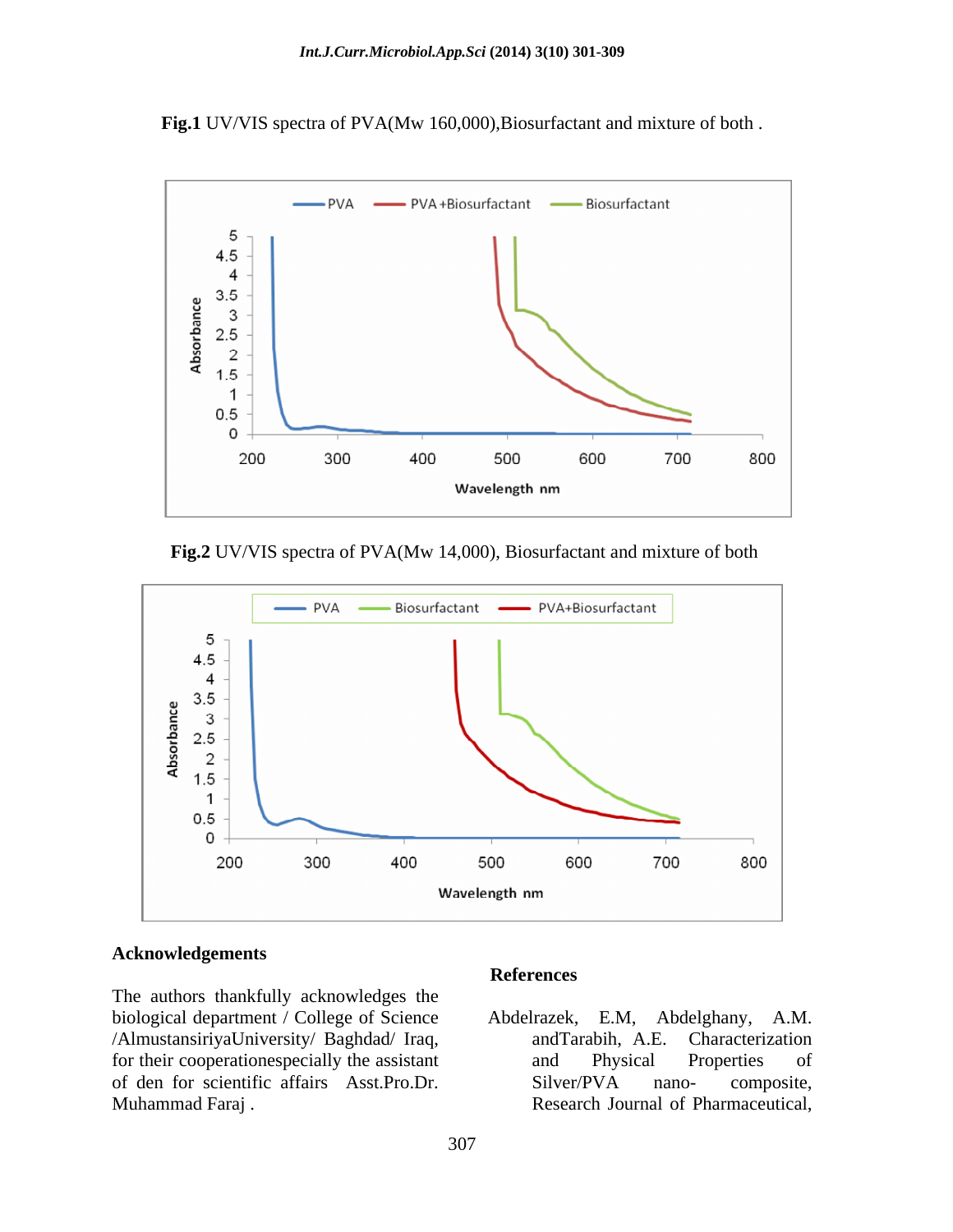Biological and Chemical Sciences,

- Abdullah, O. G. Optical Absorption of 1:147-64,1997.
- Abdullah,O.G., Hussen,S.A. Evolution of the optical properties of PVA films
- Al-Qaralucy,D. A.A. Effect of Eliassaf, J. Detection of small quantity of Lactobacillus spp. on some bacteria to the Council of College of Science 698,1972
- 
- Anandaraj, B. and Thivakaran, P. Isolation
- Aziz, R. N. N. M. , Balasaheb, S. M., Dixit,
- Brzozowski, B., Bednarski, W. and Synthesized Biosurfactants. Food Technol. Biotechnol., 49 (2):177
- Desai, J.D. And Banat, I. M. (1997)

3( 4):448 ,2012. Molecular Biology Reviews, 61 Potential.Microbiology and  $1$ :)47–64,1997.

- Polyvinyl Alcohol Films Doped with Dhanalakshmi, C.P., Narayanan, V.and Nickel Chloride, Materials Science Vijayalakshmi, L.Synthesis, and Engineering ,V110-116,P 177- Characterization and Antimicrobial 182,2011. Activity of PVA/Hydroxyapatite Dhanalakshmi, C.P.,Narayanan,V.and Vijayalakshmi, L.Synthesis, Nanocomposites,IEEE,P146- 150,2011
- filled with Sodium Iodide,Tikrit Ebewele, R.O. Polymer and Technology, Journal of Pure Science 16 (4):p 195-<br>
CRC PressLLC- Boca Raton- New 200, 2011. York, 2000. CRC PressLLC- Boca Raton- New York, 2000 .
- Biosurfactant Produced by Poly(vinyl alcohol) in poly(vinyl causing Urinary Tract Infection in Journal of Polymer Science PartB: Women A Thesis of MSc.Submitted Polymer Letters., 10(9): 697– chloride) 698,1972
- AL-Mustansiriyah university,2013. Ghribi, D., Abdelkefi-Mesrati, L., Mnif, I., Ali, O.A . Prevention of Proteus mirabilis Kammoun, R.,Ayadi, I., Saadaoui, I., Biofilm by Surfactant Solution. Egypt. Acad. J. Biolog. Sci., 4(1): 1-<br>
Ellouze, S. Investigation of 8,2012. Antimicrobial Activity and and Production of Biosurfactant producing organism from oil spilled soil. J. Biosci Tech., 1 (3): 120- 126,2010. Biomedicine and Biotechnology.: Maktouf, S. and Chaabouni- Ellouze,S. Investigation of Antimicrobial Activity and Statistical Optimization of *Bacillus subtilis* SPB1Biosurfactant Production in Solid-State Fermentation. Journal of 1110-7251,2012.
	- P.P. and Deshmukh, A.M. Screening Gomaa, E.Z. Antimicrobial activity of a of Biosurfactant Producing biosurfactant produced by Bacillus Microorganisms From Oil licheniformisstrain M104 grown on Contaminated Soils of Osmanabad Region, Maharashtra, India. Microbiology-Research., 6(20):4396-<br>International Science Journal, 1 (1), 4403,2012. licheniformisstrain M104 grown on whey. African Journal of Microbiology Research., 6(20):4396- 4403,2012.
	- 35-39, 2014 . Ghosh ,S.; Upadhay,A.; Singh,A. and Gol'ek, P.The Adhesive Capability antimicrobial activity of silver nano of Two Lactobacillus Strains and particle loaded cotton fabrics which Physicochemical Properties of Their may promote wound healing. Kumar, A. Investigation of may promote wound healing. International Journal of Pharma and Bio Sciences.,1(3):1-10.2010.
	- 186,2011. Gudina, E.J., Teixeira, J.A. and Rodrigues, .Microbial Production of Surfactants and Their Commercial produced by Lactobacillus paracasei.L.R. Isolation and functional characterization of biosurfactant